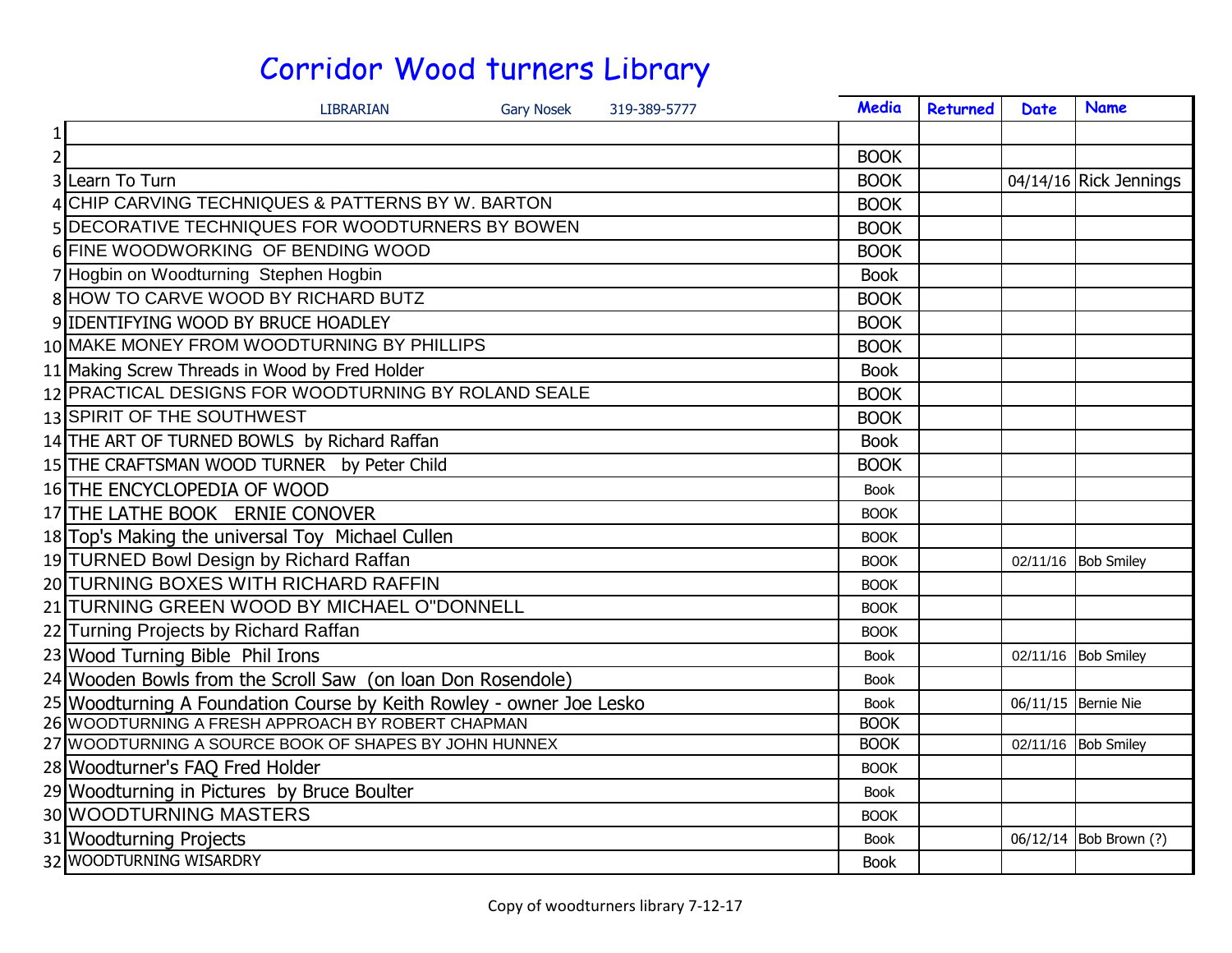| <b>LIBRARIAN</b><br><b>Gary Nosek</b><br>319-389-5777             | Media      | Returned | <b>Date</b> | <b>Name</b>   |
|-------------------------------------------------------------------|------------|----------|-------------|---------------|
| 1 AAW NAT SYMPOSIUM 2003                                          | <b>DVD</b> |          |             |               |
| 2 AAW NATIONAL SYMPOSIUM 04 ORLANDO FL (2 DISC)                   | <b>DVD</b> |          |             |               |
| 3 BEYOND WOOD Portrait of An Artist                               | <b>DVD</b> |          |             | ????          |
| 4 BOWL TURNING WITH DEL STUBBS                                    | <b>DVD</b> |          |             |               |
| 5 Easy Wood Turning Tools                                         | <b>DVD</b> |          |             |               |
| 6 ELLIPTICAL TURNING David Springett                              | <b>DVD</b> |          |             |               |
| 7 HAND THREAD CHASING - Allan Batty<br>(owned by John Cox)        | <b>DVD</b> |          |             |               |
| 8 HOLLOW FORMS THE EASY WAY L JAMIESON                            | <b>DVD</b> |          |             |               |
| 9 INTERNATIONAL TURNING EXCHANGE 06                               | <b>DVD</b> |          |             |               |
| 10 INTRO. TO SEGMENTED TURNING THEOBALD                           | <b>DVD</b> |          |             |               |
| 11 JEAN-FRANCOIS ECCENTRIC WOOD ARTIST                            | <b>DVD</b> |          |             |               |
| 12 LYLE JAMIESON DEMO LIVE AT CR IOWA (3) DVD s                   | <b>DVD</b> |          |             |               |
| 13 MICK HANBURY PLATERS HOFER                                     | <b>DVD</b> |          |             | Missing???    |
| 14 PENN STATE - using PSI duplicator                              | <b>DVD</b> |          |             |               |
| 15 PENN STATE- Hand Crafted Pens the basics (2-copies)            | <b>DVD</b> |          |             |               |
| <b>16 SEGMENTED PATTERNS THEOBALD</b>                             | <b>DVD</b> |          |             |               |
| 17 SHARPENING WOODTURNING TOOLS-DARLOW                            | <b>DVD</b> |          |             |               |
| 18 SON OF THE SKEW Alan Lacer                                     | <b>DVD</b> |          |             |               |
| 19 THE SKEW CHISEL Alan Lacer                                     | <b>DVD</b> |          |             |               |
| 20 TURNING BOXES WITH RICHARD RAFFIN                              | <b>DVD</b> |          |             |               |
| 21 TURNING PROJECTS WITH RICHARD RAFFIN                           | <b>DVD</b> |          |             |               |
| 22 TURNING WOOD WITH RICHARD RAFFIN                               | <b>DVD</b> |          | 08/11/16    | Paul Schaefer |
| 23 Understanding Wet Wood Lyle Jamison                            | <b>DVD</b> |          |             | missing?      |
| 24 Woodturning a foundation Course by Keith Rowley                | <b>DVD</b> |          |             |               |
| 25 WOODTURNING PROJECTS- REX & Kip #1                             | <b>DVD</b> |          |             |               |
| 26 WOODTURNING PROJECTS-REX & Kip #2                              | <b>DVD</b> |          |             |               |
| 27 WOODTURNING PROJECTS-REX & Kip #3                              | <b>DVD</b> |          |             |               |
| 28 WOODTURNING PROJECTS-REX & Kip #4                              | <b>DVD</b> |          |             |               |
| 29 WOODTURNING PROJECTS-REX & Kip #5 John Cox                     | <b>DVD</b> |          |             | Missing???    |
| 30 WOODTURNING PROJECTS-REX & Kip #6 John Cox                     | <b>DVD</b> |          |             |               |
| 31 Woodturning Wizardry- David Springett (owned Bill Kalkbrenner) | <b>DVD</b> |          |             |               |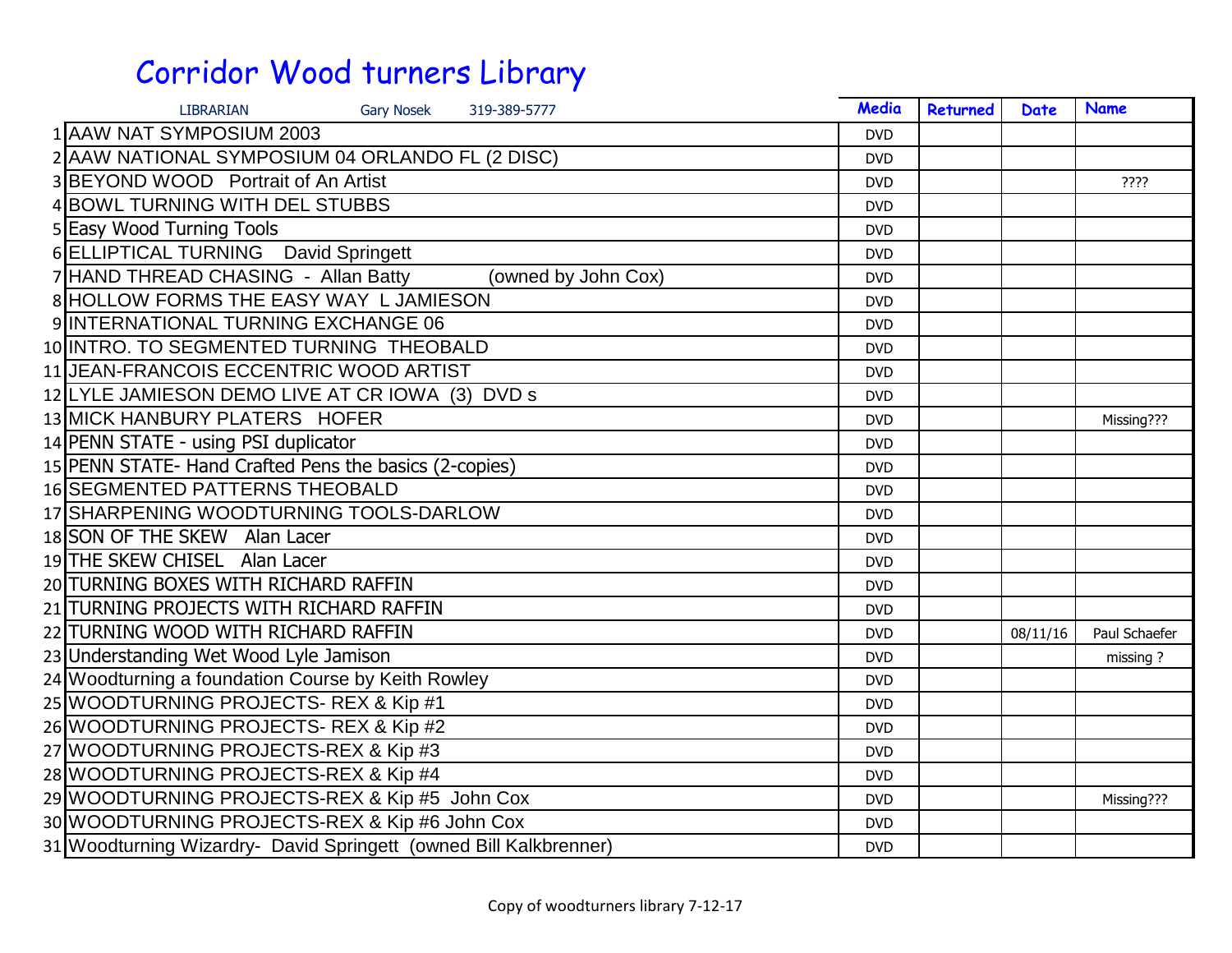| <b>LIBRARIAN</b><br><b>Gary Nosek</b><br>319-389-5777            | Media       | Returned | <b>Date</b> | <b>Name</b>   |
|------------------------------------------------------------------|-------------|----------|-------------|---------------|
| 1 The hole Truth - Piercing Andy Lodge                           | <b>DVD</b>  |          | 05/11/17    | Jim West      |
| 2 A Burning Ambition Bob Neill                                   | <b>DVD</b>  |          |             |               |
| 3 Aesthetics & Properties of Wood<br>John Jordan                 | <b>DVD</b>  |          | 02/09/17    | W. Heilshusen |
| 4 Chatter Tool Method RMWoodco                                   | <b>DVD</b>  |          |             |               |
| 5 Create the Original WoodHat Johannes Michelson                 | <b>DVD</b>  |          |             |               |
| Create the Original WoodCap Johannes Michelson                   | <b>DVD</b>  |          |             |               |
|                                                                  |             |          |             |               |
| 8                                                                |             |          |             |               |
| 9 Woodsmith Vol 25 $\#150$                                       | <b>MAG</b>  |          |             |               |
| 10 Woodsmith Vol 27 #158                                         | <b>MAG</b>  |          |             |               |
| 11 American Woodworker Sept. 2007 Cube in a Cube                 | <b>MAG</b>  |          |             |               |
| 12 Woodturning Design #32 August 2011                            | <b>MAG</b>  |          |             |               |
| 13 Fine Woodworking Tools & Shops Winter '07-'08                 | <b>MAG</b>  |          |             |               |
| 14 Fine Woodworking Nov/Dec '86                                  | <b>MAG</b>  |          |             |               |
| 15 Fine Woodworking June '92 Bowl turning w/a glue block         | <b>MAG</b>  |          |             |               |
| 16 Fine Woodworking Oct '92 Lathe-turned components in furniture | <b>MAG</b>  |          |             |               |
| 17 Fine Woodworking Feb '93 New Bowl Lathes                      | <b>MAG</b>  |          |             |               |
| 18 Fine Woodworking Dec '98                                      |             |          |             |               |
|                                                                  | <b>MAG</b>  |          |             |               |
| 19 Fine Woodworking Oct '05                                      | <b>MAG</b>  |          |             |               |
| 20 AAW HANDOUT SYMPOSIUM 2008                                    | <b>BOOK</b> |          |             |               |
| 21 AAW HANDOUT SYMPOSIUM 2009                                    | <b>BOOK</b> |          |             |               |
| 22 AAW HANDOUT SYMPOSIUM 2010                                    | <b>BOOK</b> |          |             |               |
| 23 AAW TURNING 20                                                | <b>Book</b> |          |             |               |
| 24 PAST NEWS LETTERS                                             | Notebook    |          |             |               |
| 25 SHARPENING ARTICLES                                           | Notebook    |          |             |               |
| 26 WOOD SELECTION FOLDER                                         | Notebook    |          |             |               |
| 27 AAW WHO WE ARE-WHAT WE OFFER                                  | <b>VHS</b>  |          |             |               |
| 28 EASY-CORE CORING SYSTEM                                       | <b>VHS</b>  |          |             |               |
| 29 SKILL BUILDING PROJECTS                                       | <b>VHS</b>  |          |             |               |
| VACUM KILN DRYING Joshua Salesin                                 | small book  |          |             |               |
| <b>Woodturning for Cabinetmakers</b>                             | book        |          |             |               |
| Wood Boxes fine art of containment & concealment                 | book        |          |             |               |
| Understanding Wood By Bruce Hoadley (2-copies)                   | <b>BOOK</b> |          |             |               |